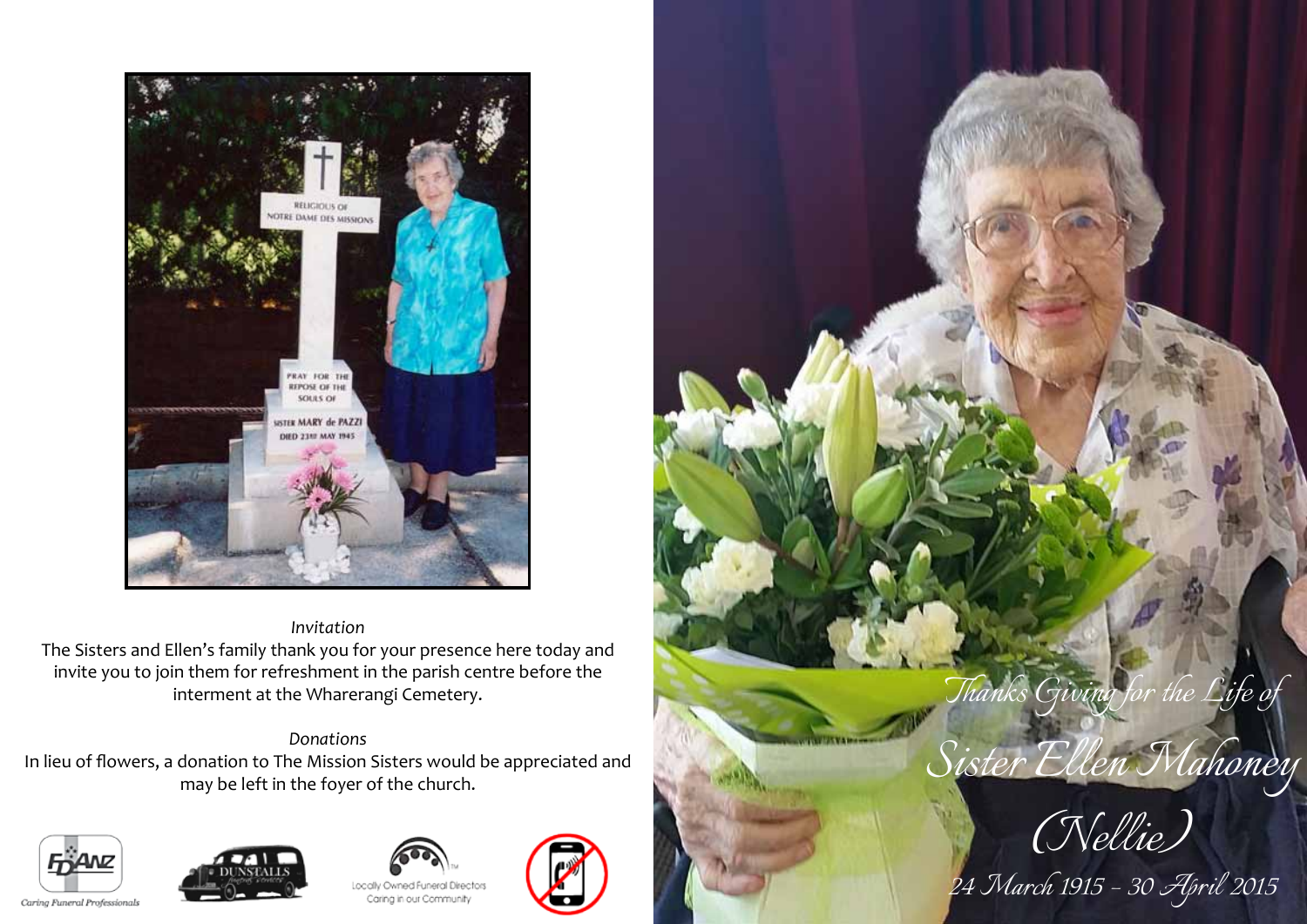# Requiem Mass for

*Sister Ellen Mahoney* 

**Held at St. Patrick's Church** Munroe Street, Napier

**on Tuesday 5th June, 2015 at 11am.**

**Celebrating Priest** Fr Peter Head SM

> **Organist** Ray Downing

**Funeral Directors** Katherine Dunstall Paul Dunstall

Entrance Hymn: City Of God

Awake from your slumber! Arise from your sleep! A new day is dawning for all those who weep. The people in darkness have seen a great light. The Lord of our longing has conquered the night.

*Refrain*

Let us build the city of God. May our tears be turned into dancing. For the Lord our light and our love has turned the night into day.

We are sons of the morning; we are daughters of day. The One who has loved us has brightened our way. The Lord of all kindness has called us to be a light for his people to set their hearts free.

O city of gladness now lift up your voice, proclaim the good tidings that all may rejoice.

Welcome: Fr Peter Head SM

Eulogy: Sister Carmel Cole RNDM (Province Leader)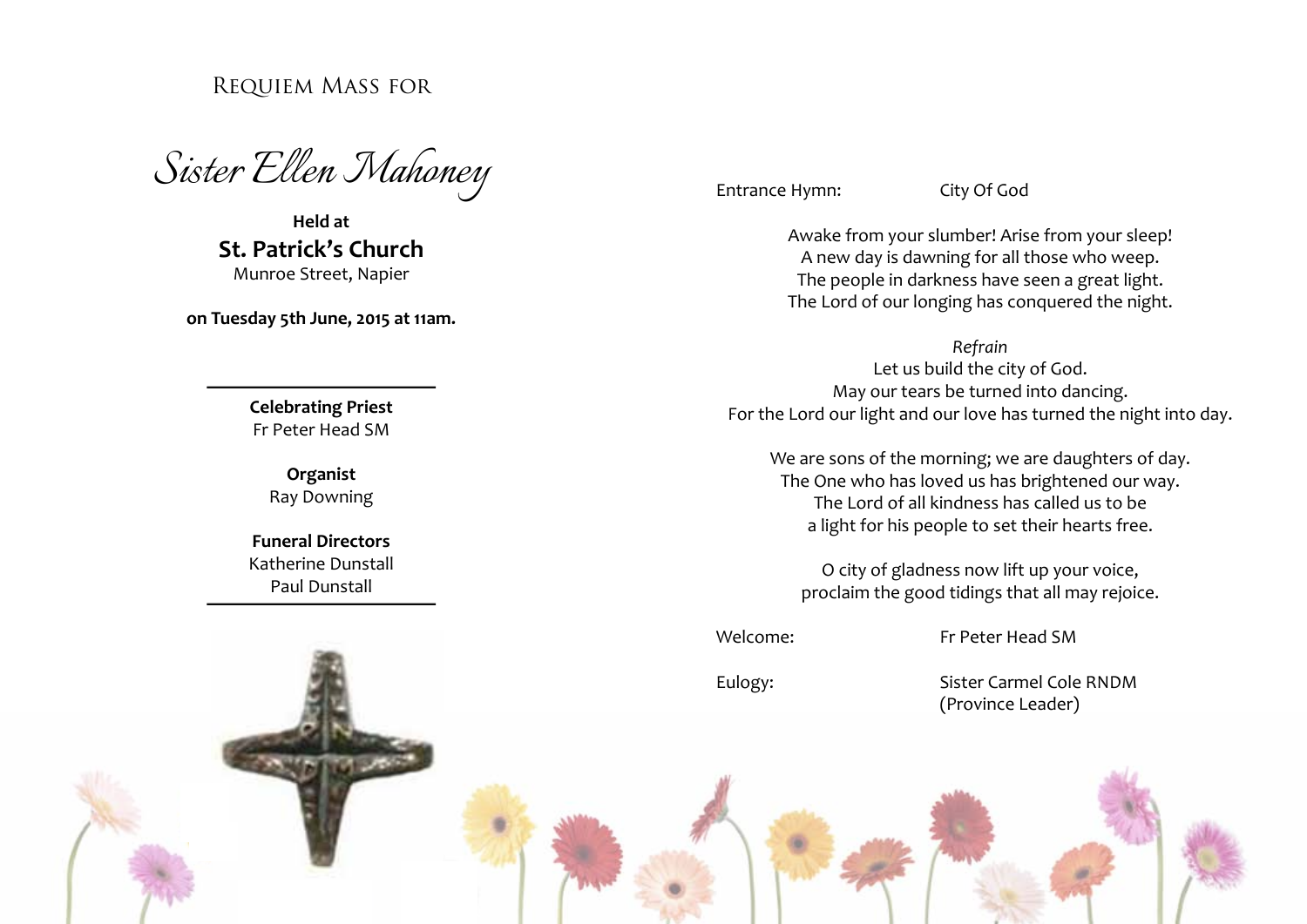### LITURGY OF THE WORD:

First Reading: Isaiah 43:1-5 Sr Colleen Edgecombe RNDM

Psalm: The Lord's my Shepherd:

The Lord is my shepherd and I want to follow Wherever he leads me, wherever he goes. Over the mountains, the waters and byways, Valleys and highways, he's waiting for me.

*Refrain* I want to go to meet him there, To lay myself down in his love. The Lord is my shepherd and I want to follow Wherever he leads me, wherever he goes.

And while on the journey to where we are going, He promised to be there to help us along. And over the mountains we'll walk on together, To know all the wonders he's given to me.

Second Reading: 1 John: 3:1-2 Patricia McAloon

Alleluia:

Gospel: John 6:51 – 58

Homily: Father Peter Head SM

Prayers of Intercession: Sr Mary Peter Chanel RNDM Angela Aspinall Clare McAloon

### LITURGY OF THE EUCHARIST:

Presentation of the gifts: Sr Carmel Cassin RNDM Angela Aspinall Clare McAloon

Holy Holy:

Holy, Holy, Holy Lord; God of hosts, Heaven and earth are full of your glory. Hosanna in the highest. Blessed is he who comes in the name of the Lord. Hosanna in the highest.

Acclamation:

Christ has Died, Christ has Risen, Christ will come again.

Amen:

| Our Father: |                                                       |
|-------------|-------------------------------------------------------|
|             | Our Father, who art in heaven, hallowed be Thy name,  |
|             | Thy Kingdom come, Thy will be done                    |
|             | on earth as it is in heaven.                          |
|             | Give us this day our daily bread                      |
|             | and forgive us our trespasses                         |
|             | as we forgive those who trespass against us.          |
|             | Lead us not into temptation but deliver us from evil. |
|             |                                                       |

Lamb of God:

Lamb of God, you take away the sins of the world. Have mercy on us. Lamb of God, you take away the sins of the world. Have mercy on us. Lamb of God, you take away the sins of the world. Grant us peace.